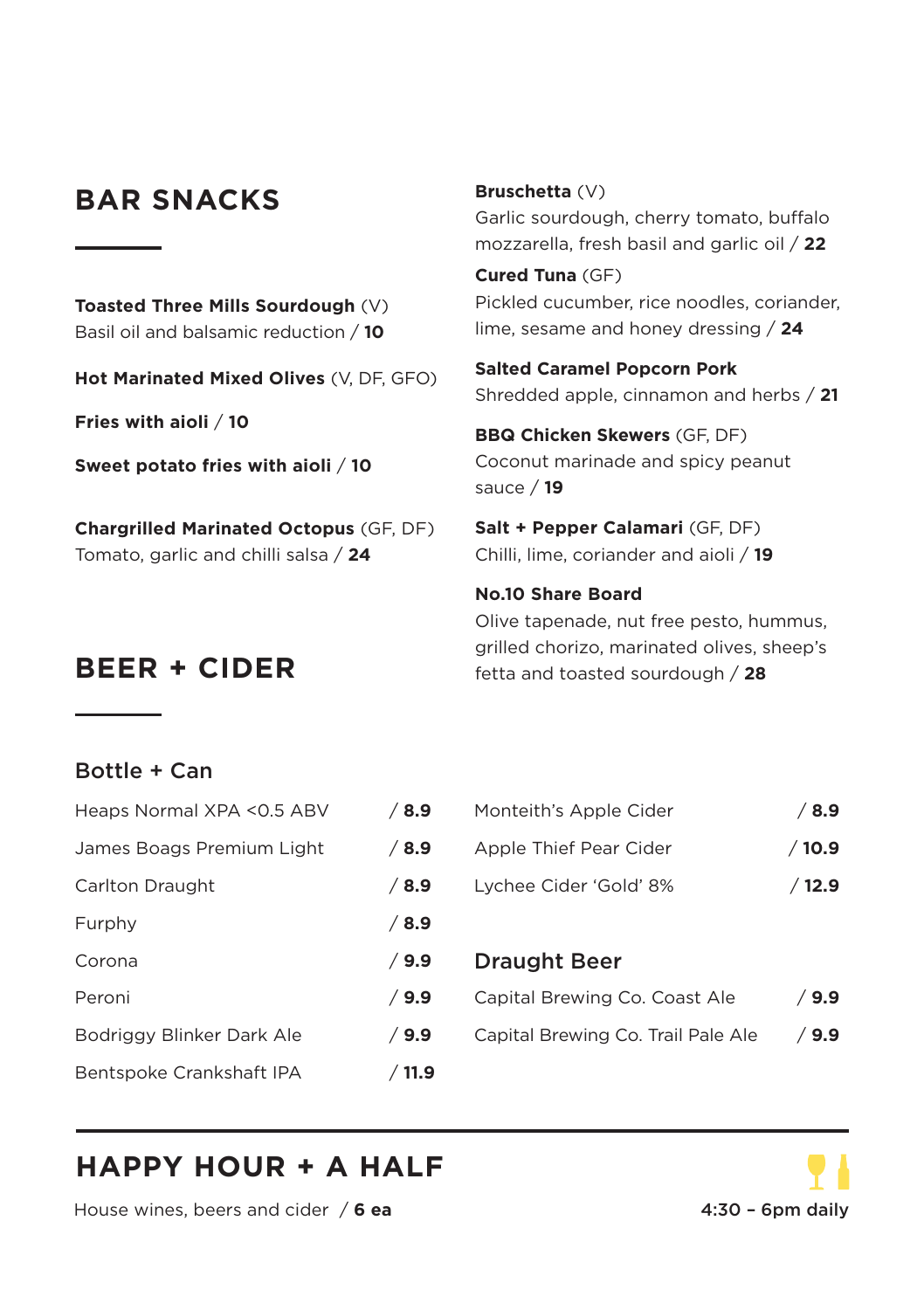# **BY THE GLASS**

### Sparkling

| Azahara Chardonnay Pinot Noir | Murray Darling, VIC |     |
|-------------------------------|---------------------|-----|
| Bandini Prosecco              | Veneto. ITA         | /13 |

#### White is a state of the state of the state of the state of the state of the state of the state of the state of the state of the state of the state of the state of the state of the state of the state of the state of the sta

| Lark Hill Regional Riesling           | Canberra District, NSW    | $/12 / +6$      |
|---------------------------------------|---------------------------|-----------------|
| Rocca Ventosa                         | King & Alpine Valley, VIC | $/12 / +6$      |
| Tai Nui Sauvignon Blanc               | Marlborough, NZ           | $/13 / +6$      |
| Shaw + Smith Sauvignon Blanc          | Adelaide Hills, SA        | $/17 / +8$      |
| Rising 'Bad Earth' Aromatic Dry White | Yarra Valley, VIC         | $/16$ $/ +8$    |
| Rêverie Chardonnay                    | Pays d'Oc, FRA            | $/12$ /<br>$+6$ |

### Red 150ml 250ml 250ml 250ml 250ml 250ml 250ml 250ml 250ml 250ml 250ml 250ml 250ml 250ml 250ml 250ml 250ml 250ml 250ml 250ml 250ml 250ml 250ml 250ml 250ml 250ml 250ml 250ml 250ml 250ml 250ml 250ml 250ml 250ml 250ml 250ml 25

| Hesketh 'Wild at Heart' Rosé                | Limestone Coast, SA    | $/12 / +6$  |
|---------------------------------------------|------------------------|-------------|
| The Pawn Wine Co. 'El Desperado' Pinot Noir | Adelaide Hills, SA     | $/15$ $/17$ |
| Bodegas Patrocinio 'Zinio Red' Tempranillo  | Rioja, ESP             | $/13 / +4$  |
| Penny's Hill 'Malpas Road' Merlot           | McLaren Vale, SA       | $/13 / +6$  |
| <b>Black Chook Shiraz</b>                   | McLaren Vale, SA       | $/13 / +6$  |
| Clonakilla Hilltops Shiraz                  | Canberra District, NSW | $/19$ $/18$ |
| Head Barossa Dry Red                        | Barossa, SA            | $/14$ $/16$ |

# **HAPPY HOUR + A HALF**

House wines, beers and cider / **6 ea** 4:30 - 6pm daily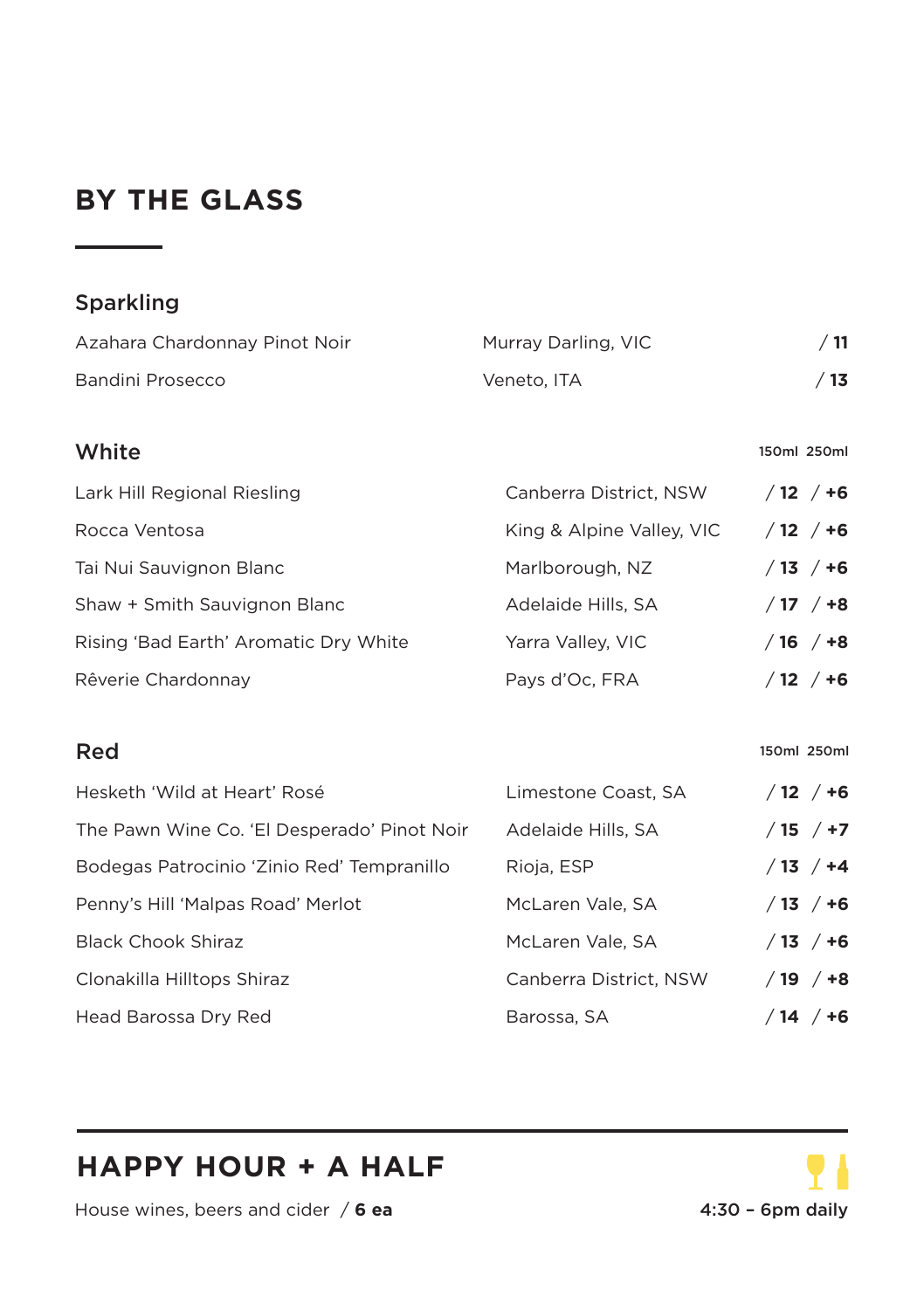# **COCKTAILS**

| La Vie En Rose Fizz / Pink rose petals, orange + hibiscus (alcohol free)      | /11  |
|-------------------------------------------------------------------------------|------|
| <b>Light Me Up Fizz</b> / Apple, forrest berry $+$ wattle seed (alcohol free) | /11  |
| Negroni / Bombay London Dry Gin, Campari + sweet vermouth                     | /20  |
| Aperol Spritz / Aperol, Prosecco + soda                                       | /16  |
| No.10 Cosmopolitan / Eristoff vodka, Cointreau, cranberry + lime              | /19  |
| <b>Espresso Martini</b> / Eristoff Vodka, coffee liqueur + fresh espresso     | /19  |
| <b>Elderflower Gimlet</b> / Bombay London dry gin, St. Germain + lime juice   | /19  |
| Passionfruit Martini / Martini Bianco, Eristoff Vodka + passionfruit liqueur  | /19  |
| Amaretto Sour / Disaronno Amaretto, Jim Beam bourbon, lemon + simple syrup    | / 19 |

### **HAPPY HOUR + A HALF**

House wines, beers and cider / **6 ea** 4:30 - 6pm daily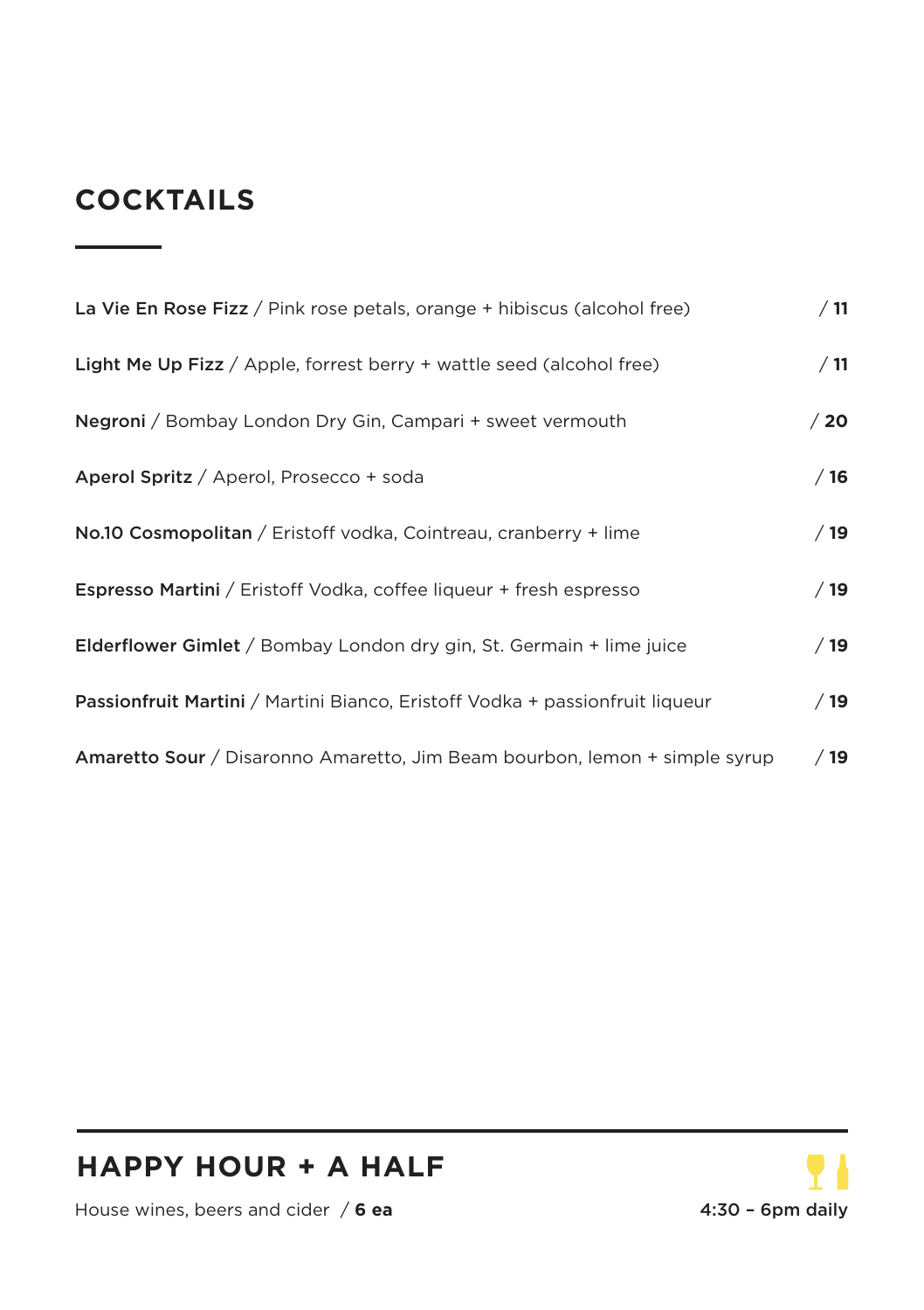# **BY THE BOTTLE**

### Sparkling

| <b>NV</b> | Azahara                          | Chardonnay, Pinot Noir   | Murray Darling, VIC    | /40  |
|-----------|----------------------------------|--------------------------|------------------------|------|
| <b>NV</b> | Bandini                          | Prosecco                 | Veneto, ITA            | /52  |
| White     |                                  |                          |                        |      |
|           | 2020 Robert Stein                | Riesling                 | Mudgee, NSW            | / 38 |
|           | 2020 Lark Hill                   | <b>Regional Riesling</b> | Hilltops, NSW          | /48  |
| 2019      | Rocca Ventosa                    | Pinot Grigio             | Chieti, ITA            | /48  |
| 2020      | Hesketh 'Bright Young<br>Thinas' | Sauvignon Blanc          | Limestone Coast, SA    | /38  |
|           | 2020 Tai Nui                     | Sauvignon Blanc          | Marlborough, NZ        | /52  |
| 2019      | Poachers Vineyard                | Sauvignon Blanc          | Canberra District, NSW | /54  |
| 2021      | Shaw & Smith                     | Sauvignon Blanc          | Adelaide Hills, SA     | / 68 |
| 2021      | Rising 'Bad Earth'               | Aromatic Dry White       | Yarra Valley, VIC      | /64  |
| 2019      | Rêverie                          | Chardonnay               | Pays d'Oc, FRA         | /48  |

# **HAPPY HOUR + A HALF**



House wines, beers and cider / **6 ea** 4:30 – 6pm daily